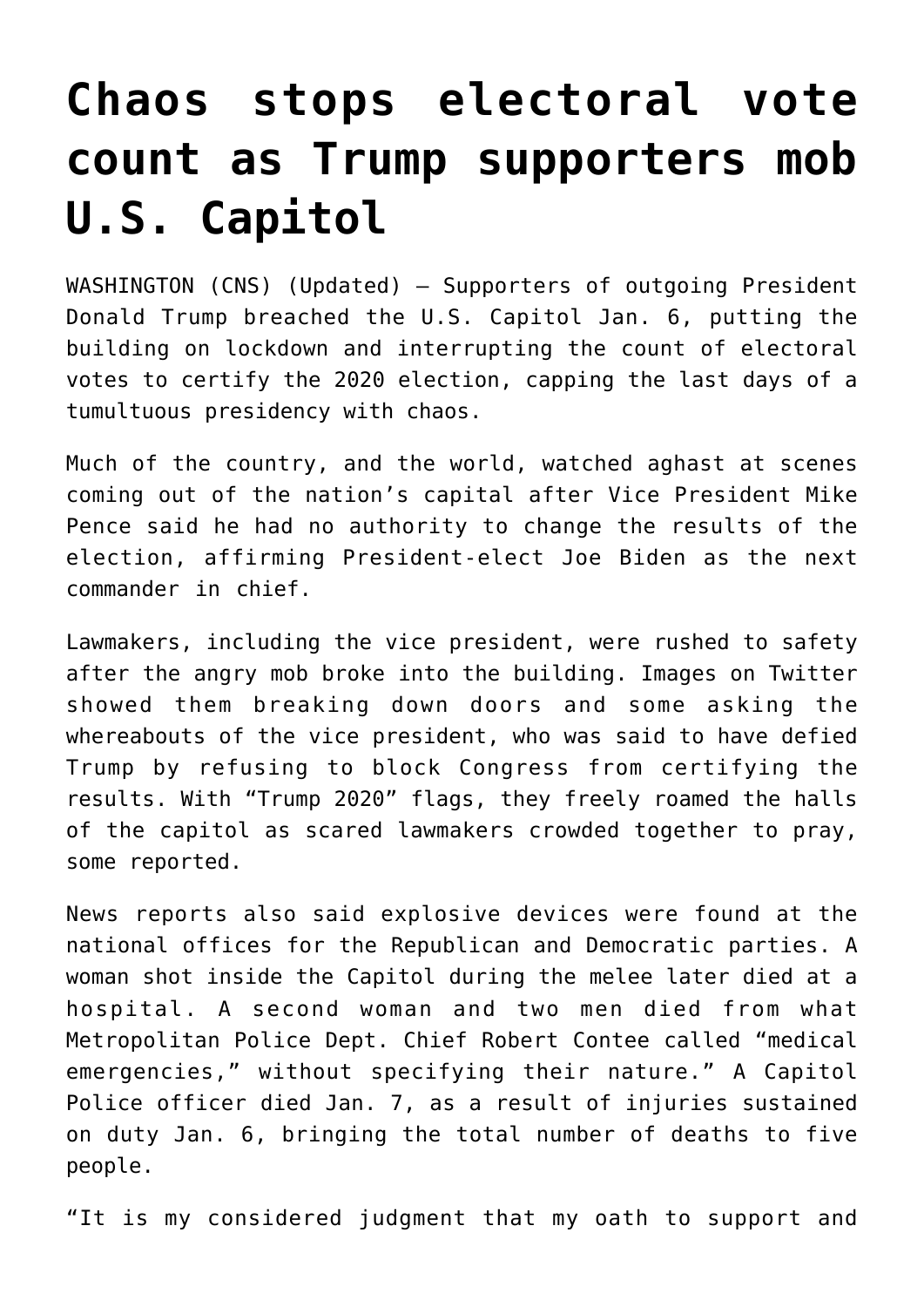defend the Constitution constrains me from claiming unilateral authority to determine which electoral votes should be counted and which should not," Pence wrote lawmakers in a letter just before a joint session of Congress to tally the Electoral College count, raising Trump's ire.

Pence ended the letter with "so help me God."

Hours earlier, Trump had publicly urged Pence via Twitter to refute congressional certification of the results, even though Biden won the popular as well as the electoral vote.

"States want to correct their votes, which they now know were based on irregularities and fraud, plus corrupt process never received legislative approval," Trump tweeted, prompting Twitter to flag the tweet as a claim about election fraud that "is disputed."

"All Mike Pence has to do is send them back to the States, AND WE WIN. Do it Mike, this is a time for extreme courage!" the president continued.

After Pence refused, the president attacked him on Twitter.

"Mike Pence didn't have the courage to do what should have been done to protect our Country and our Constitution, giving States a chance to certify a corrected set of facts, not the fraudulent or inaccurate ones which they were asked to previously certify,"

Archbishop José H. Gomez of Los Angeles, president of the U.S. Conference of Catholic Bishops, issued a statement the evening of Jan. 6 saying he joined "people of goodwill in condemning the violence today at the United States Capitol."

"This is not who we are as Americans," he said, adding that he is praying for members of Congress, Capitol Hill staff members, police officers "and all those working to restore order and public safety."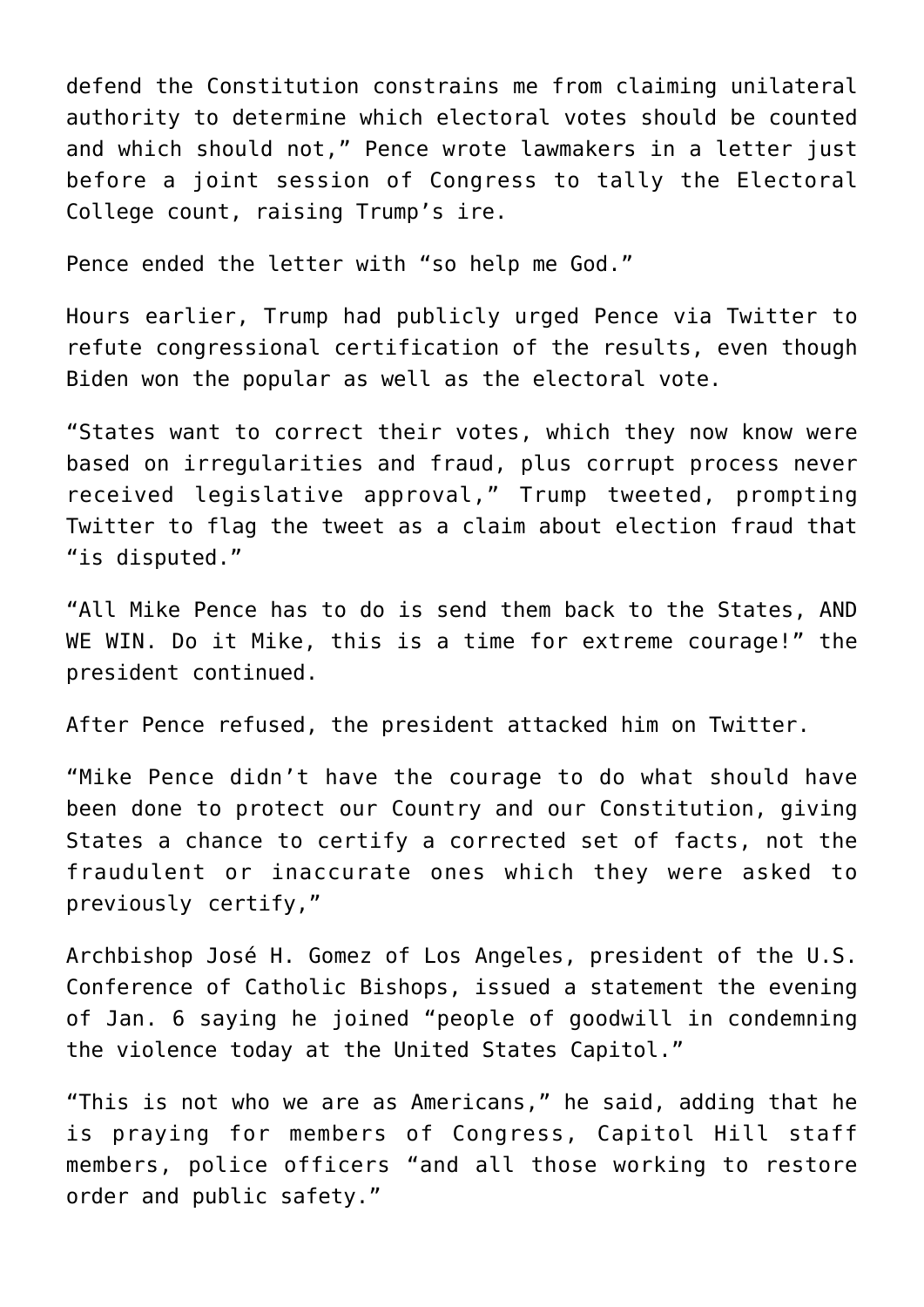The archbishop called the peaceful transition of power "one of the hallmarks of this great nation" and stressed that in this "troubling moment, we must recommit ourselves to the values and principles of our democracy and come together as one nation under God."

Some Catholics on Twitter in Washington, such as Dawn Eden Goldstein, urged prayers for peace.

"It's now 3 p.m. in DC. Please join me in praying the Divine Mercy chaplet RIGHT NOW for peace in the US Capitol and the world. I live on Capitol Hill and the sirens are screeching," she wrote.

"A national disgrace and the inevitable result of the endless lies about the election spread by @realDonaldTrump and his supporters," tweeted Jesuit Father Jim Martin. "Here we see the fruit of these lies, these sins: anger, hatred, discord, despair and violence. 'And by their fruits you will know them' (Mt. 7:20)."

Utah Republican Sen. Mitt Romney told a reporter for The New York Times who was seeking safety along with lawmakers: "This is what the president has caused today, this insurrection."

Many criticized those who had taken part in the chaos while also carrying "Jesus saves" flags mixed in with Trump paraphernalia.

Biden, in a news conference hours after the chaos began, told Trump to go on national television, fulfill his oath "and defend the Constitution and demand an end to this siege."

"It's not protest; it's insurrection," he said.

Those in the United States were not the only ones watching the unfolding scenes, the president-elect said in a speech directed at appealing to Trump. He said democracy was fragile and in the United States, it was "under unprecedented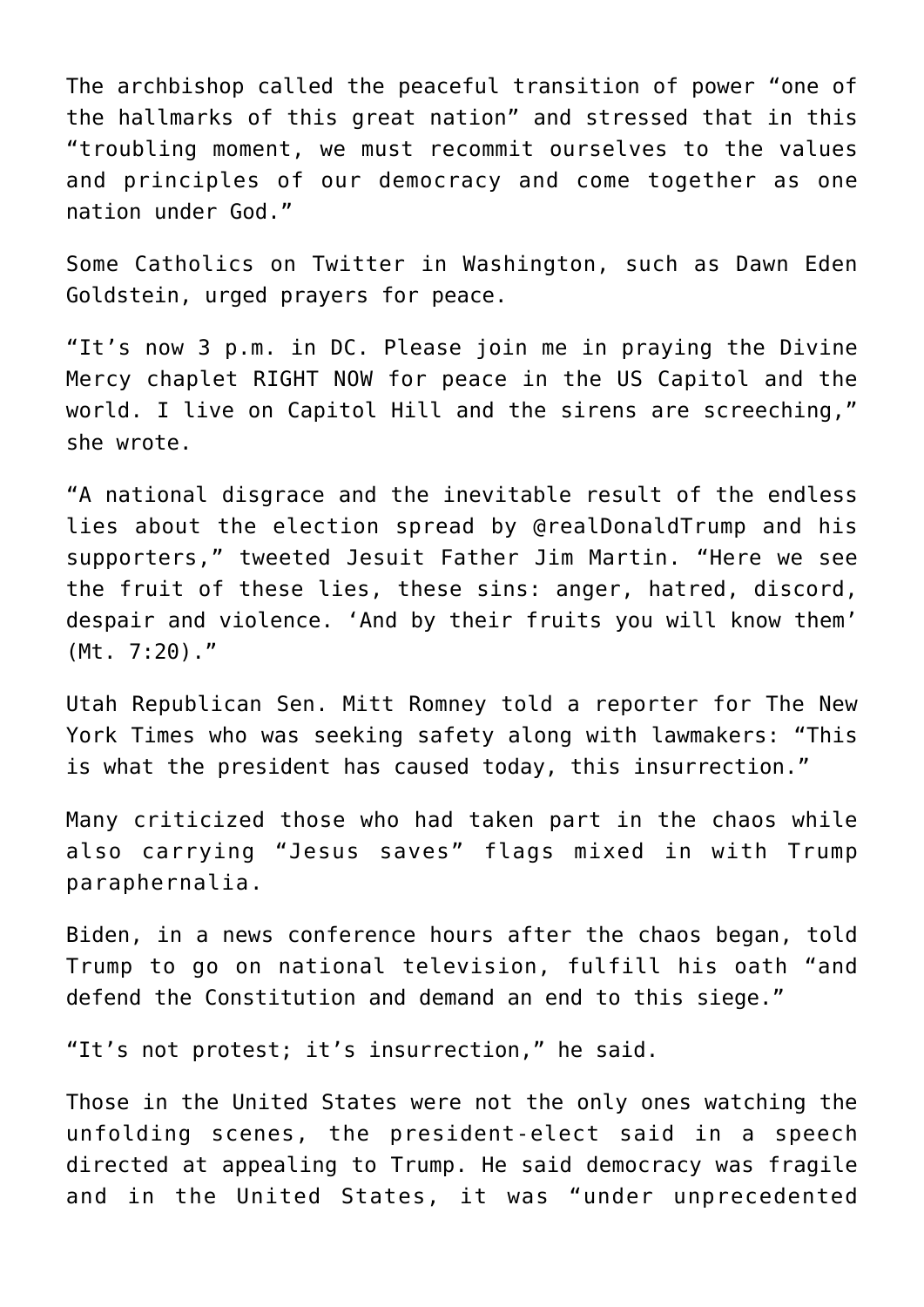assault."

"Think what our children watching television are thinking. Think about the rest of the world is looking at," he said.

From England, Archbishop Justin Welby of Canterbury said there were "many lessons to be learned from the scenes in Washington."

"For the moment let us pray for the USA, the world's greatest defender of democracy until now, as it faces this huge shock. May God bless America with peace and reconciliation," he tweeted.

Bishop Thomas J. Tobin of Rhode Island said he would be celebrating Mass "for our troubled nation."

"In this holy season, as we continue to observe the birth of the Christ Child, may peace, harmony, unity and fraternity be restored in our country. May God bless and guide America!," he wrote.

From Dallas, Bishop Edward J. Burns, tweeted: "Let us pray that this one nation, under God, will always follow the paths of peace and justice."

Later in the afternoon, Trump released a video continuing to wrongfully and repeatedly insist he had won the election. Claiming fraud, he seemed to address supporters who had caused the chaos and told them to "go home."

"But you have to go home now, we have to have peace we have to have law and order, we have to respect our great people in law and order, we don't want anybody hurt," he said. "It's a very tough period of time … we have to have peace, so, go home we love you. You're very special, you've seen what happens, you see the way others are treated that are so bad and so evil. I know how you feel but go home and go home in peace."

Baltimore Archbishop William E. Lori released a statement